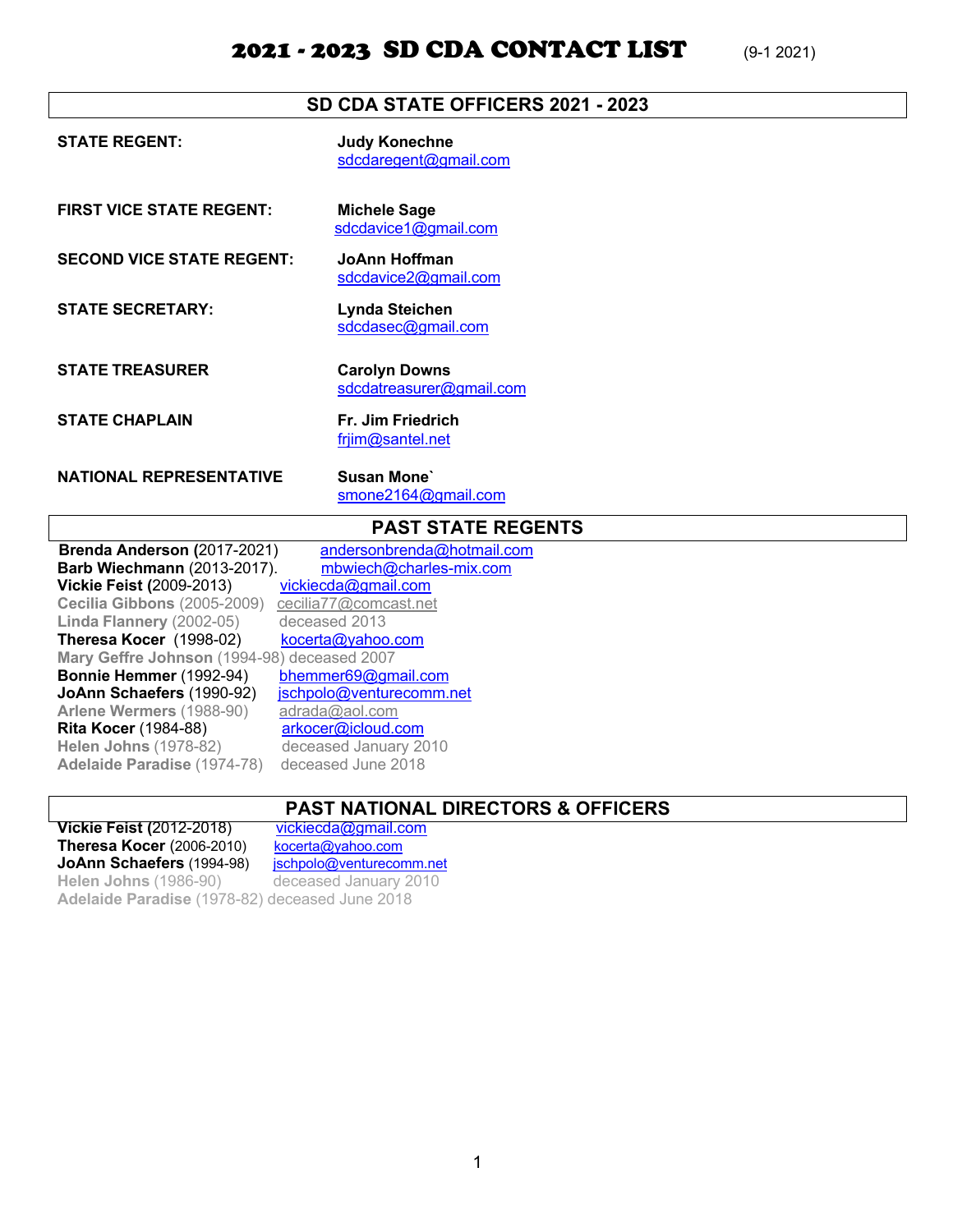#### South DakotaDistrict Deputies 2021-2023 (9-1-2021)

sdcdavice2@gmail.com **Humboldt, Mitchell** 

**Barb Wiechmann (2021) Colome, Gregory, Winner**  mbwiech@charles-mix.com

**Bonnie Spratte (2019) Hot Springs, Rapid City** bspratte@rap.midco.net

jankristensen53@hotmail.com

jljht@yahoo.com

schaeferskaren@gmail.com

**Kathy Feuerhelm (2021) SF St. Patricia** feuerhelm@alliancecom.net

**Michele Hulm (2021) Faith, Lemmon, Pierre** hairdresserfromhell@hotmail.com

paulettefischer@sio.midco.net

ptroth@santel.net

**State Supervisors Judy Konechne, State Regent Chamberlain Carolyn Downs, State Treasurer Beresford, Brookings Lynda Steichen, State Secretary Orient/Polo, Madison**

**JoAnn Hoffman DD Supervisor & 2nd Vice State Regent** 

**Jan Kristensen (2021) Kimball. Parkston, Plankinton, Woonsocket**

**Janet Lynch (2019) Aberdeen, Milbank, Redfield, Watertown**

**Karen Schaefers (2021) Faulkton, Highmore, Miller, Roscoe**

**Paulette Fischer (2018) Colman, Flandreau, Hartford, Lennox**

**Tina Roth (2021) Dakota Dunes, Vermillion, Wagner, Yankton**

**Michele Sage,1st Vice State Regent Dell Rapids, SF Mother Teresa, Waubay/Webster**

**State Website www.cdasouthdakota.com National Website www.catholicdaughters.org**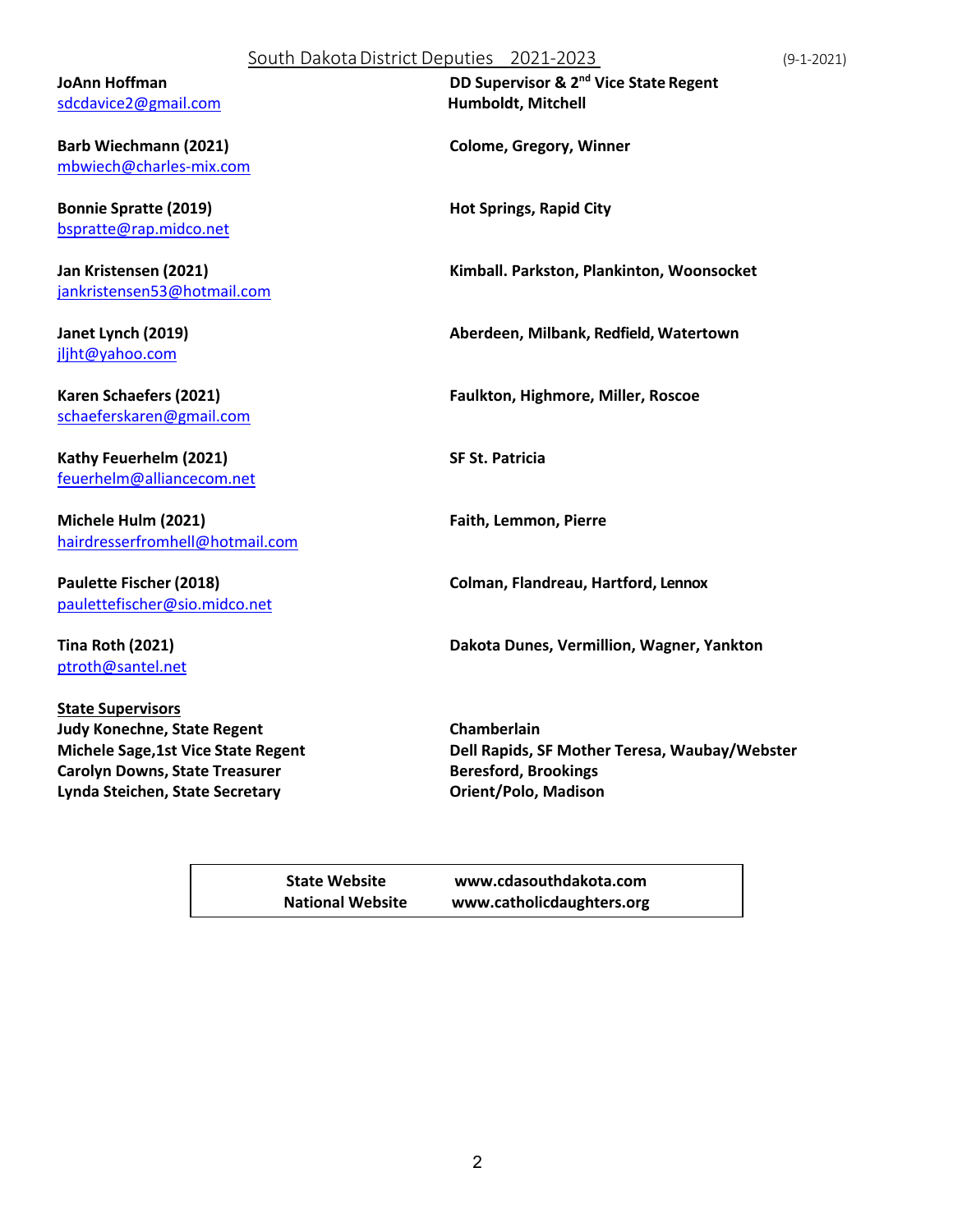#### **SOUTH DAKOTA LOCAL COURT REGENTS 2020-2022**

**WOONSOCKET- HOLY HEART #163** \***Lynda Steichen** Meeting: 3<sup>rd</sup> Wednesday Charter: 2/18/1912 Court Chaplain: Fr. Kevin Doyle lynjeanstei@hotmail.com

**SIOUX FALLS- ST. PATRICIA #271 Camille Dunnick** Meeting: 3<sup>rd</sup> Tuesday Charter: 1/23/1916 camscare@sio.midco.net Court Chaplain:

**PARKSTON - SACRED HEART #280 Carol Gilman** Meeting: 1<sup>st</sup> Thursday Charter: 6/11/1916 cjgilman@santel.net Court Chaplain: Fr. David Stevens

**DELL RAPIDS- SANCTA MARIA #368** \***Kaye Reecy** Meeting: 1<sup>st</sup> Monday Charter: 4/1/1919 **kreecy@siouxvalley.net** Court Chaplain: Fr. Shane Stevens

**WATERTOWN- ST. RITA #534 Linda Mitzel.** Meeting: 2<sup>nd</sup> Tuesday Charter: 7/25/1920 Court Chaplain: Fr. Richard Fox

**GREGORY- ST. FRANCES #547 Joan Grim** Meeting: 2<sup>nd</sup> Thursday Charter: 10/17/1920 rj\_grim@hotmail.com Court Chaplain: Jonathan Dillon

**ABERDEEN- IMMACULATE CONCEPTION #582 Nancy Vander Hoek** Meeting: 3rd Thursday Charter: 12/12/1920 nancy.vanderhoek@presentation.edu Court Chaplain: Fr. Mark Axtmann

**BROOKINGS- ST. AGNES #618** \***Michele Sage** Meeting: 3<sup>rd</sup> Tuesday Charter: 5/22/1921 michelesage2003@yahoo.com Court Chaplain: Fr Terry Anderson

**VERMILLION- ST. AGNES #687** \***Beverly Kennedy** Meeting: 4<sup>th</sup> Wednesday Charter: 10/12/1921 beverly.kennedy@usd.edu Court Chaplain: Fr. Jerome Ranek

**WAGNER- ST. ROSE OF LIMA #700 \*Sherri Fuchs** Meeting: 2<sup>nd</sup> Thursday Charter: 11/20/1921 sherrifuchs@hotmail.com Court Chaplain: Fr. Jim Friedrich

**MILBANK- ST. JOAN OF ARC #846** \***Bernice Cizadlo** Meeting: 4<sup>th</sup> Tuesday Charter: 1/271924 bernice cizadlo@hotmail.com Court Chaplain: Fr. Gary DeRouchey

**RAPID CITY- ST. RITA #916 \*Kristine Engelhardt** Meeting: 2<sup>nd</sup> Monday Charter: 11/23/1924 chocolate@rushmore.com Court Chaplain: Fr. Kerry Prendiville

**YANKTON- WILLARD #967** \***Patti Loeffler,** Meeting: 3<sup>rd</sup> Thursday Charter: 5/17/1925 p.loeffler3@hotmail.com Spiritual Advisor: Sister Corinne Lemmer

**WINNER- MARY IMELDA #1014 Joyce Heath** Meeting: 1<sup>st</sup> Tuesday Charter: 6/6/1926 **joyce** heath@icloud.com Court Chaplain: Fr. Kevin Achbach

**HIGHMORE- LITTLE FLOWER #1054 \*Jane McCloud** Meeting: 3<sup>rd</sup> Wednesday Charter: 5/15/1927 jabmc@venturecomm.net Court Chaplain: Fr. Paul Josten

**PIERRE/FT. PIERRE- ST. ANN #1121 Colleen Thompson** Meeting: 1<sup>st</sup> Tuesday Charter: 3/3/1929 readthompson87@yahoo.com Court Chaplain: Fr. Joseph Holzhauser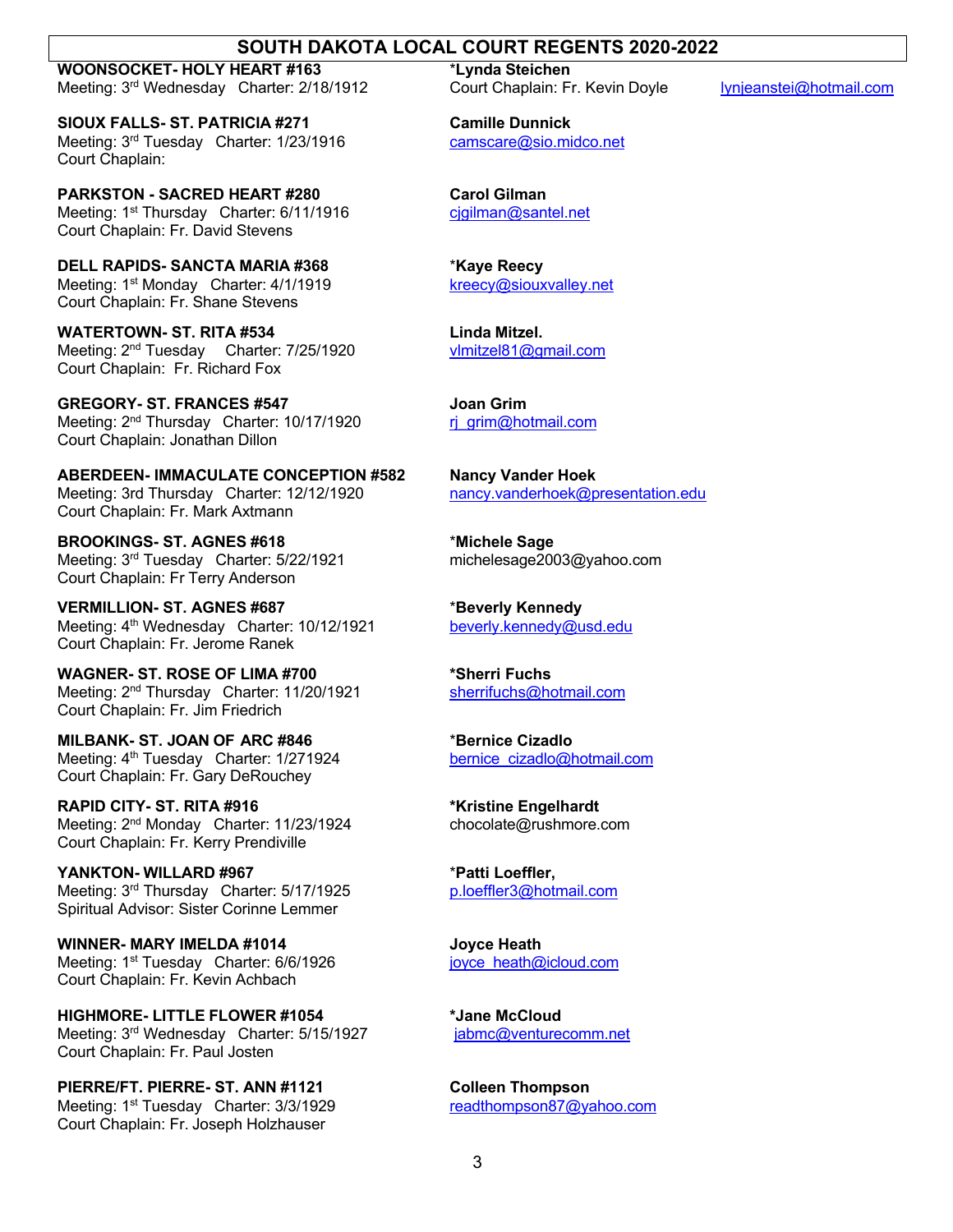**COLMAN - ST. ELIZABETH #1362 Emily Voelker** Meeting: 2<sup>nd</sup> Thursday Charter: 7/16/1944 Emilyvoelker04@hotmail.com Court Chaplain: Fr. Melvin Kuhn

**REDFIELD- ST. MARY #1423** \***Marilyn Hodges** Meeting: 3<sup>rd</sup> Wednesday Charter: 12/1/1946 hodges.5@abe.midco.net Court Chaplain: Fr. John Short

**FAULKTON- ST MONICA #1436** \***Dawn Redden** Meeting: 3<sup>rd</sup> Monday Charter: 4/20/1947 **commanders** oma1310@gmail.com Court Chaplain:Fr. Christopher Hughes

**ORIENT-POLO- OUR LADY OF FATIMA #1518 Karen Schaefers** Meeting: 1<sup>st</sup> Sunday Charter 8/14/1949 schaeferskaren@gmail.com Court Chaplain: Fr. Christopher Hughes

**HUMBOLDT- ST. THOMAS #1533 Jackie Lofswold** Meeting: 3<sup>rd</sup> Monday Charter: 5/16/1950 diselofs@siouxvalley.net Court Chaplain: Fr. Robert Krantz

**COLOME- ST. MARIA GORETTI #1584 \*Leslie Petersek** Meeting: 1<sup>st</sup> Monday Charter: 11/18/1951 lpetersek@gmail.com Court Chaplain: Fr. Kevin Achbach

**KIMBALL- ST. PATRICK #1699**<br>
Meeting: 3<sup>rd</sup> Wednesday Charter: 6/5/1955 **Cindy.lut@hotmail.com** Meeting: 3<sup>rd</sup> Wednesday Charter: 6/5/1955 Chaplain: Fr. Bill Hamak

**FLANDREAU- OUR LADY OF PEACE #1708** \***Jessica Lewis** Meeting: 1<sup>st</sup> Thursday Charter: 11/13/1955 cdaregent1708@gmail.com Court Chaplain: Fr. Melvin Kuhn

**WAUBAY-WEBSTER- ST. PIUS X #1827 Janet Lynch** Meeting: 2nd Monday Charter: 11/29/1959 iljht@yahoo.com Court Chaplain:

**MADISON- ST. THOMAS AQUINAS #1949 Aisha Talley** Meeting: 1<sup>st</sup> Tuesday Charter: 12/5/1965 talleya@pluto.dsu.edu Court Chaplain: Fr. Anthony Urban

**PLANKINTON- MADONNA #1952 Beth Sampson** Meeting: 3<sup>rd</sup> Wednesday Charter: 1/16/1966 courtmadonna@gmail.com Court Chaplain: Fr. Terry Weber

**HOT SPRINGS- OUR LADY OF LOURDES #2056 Juliana (Julie) Hill** Meeting: 4<sup>th</sup> Sunday Charter: 5/10/1972 *juhill6063@gmail.com* Court Chaplain: Deacon Craig Pearson

**BERESFORD- ST. TERESA OF AVILA #2325 Nancy Fickbohm**<br>Meeting: 2<sup>nd</sup> Wednesday Charter: 12/31/1989 dfickbohm@alliancecom.net Meeting: 2<sup>nd</sup> Wednesday Charter: 12/31/1989 Court Chaplain: Fr. David Roehrich

**LENNOX- ST. CHRISTINA #2336 Vicki Pick** Meeting: 4<sup>th</sup> Tuesday Charter: 3/25/1990 vickilpick@gmail.com Court Chaplain: Fr. Tom Fitzpatrick

**MITCHELL- MARGARET MARY #2453** \***Nicole Fuhrer** Meeting: 2<sup>nd</sup> Thursday Charter: 1/11/1998 nicfuhrer@gmail.com Court Chaplain: Fr. Timothy Cone

**SIOUX FALLS- MOTHER TERESA #2510** \***Theresa Kocer** Meeting: 2<sup>nd</sup> Tuesday Charter: 9/10/2002 kocerta@yahoo.com Court Chaplain: Fr. Tom Hartman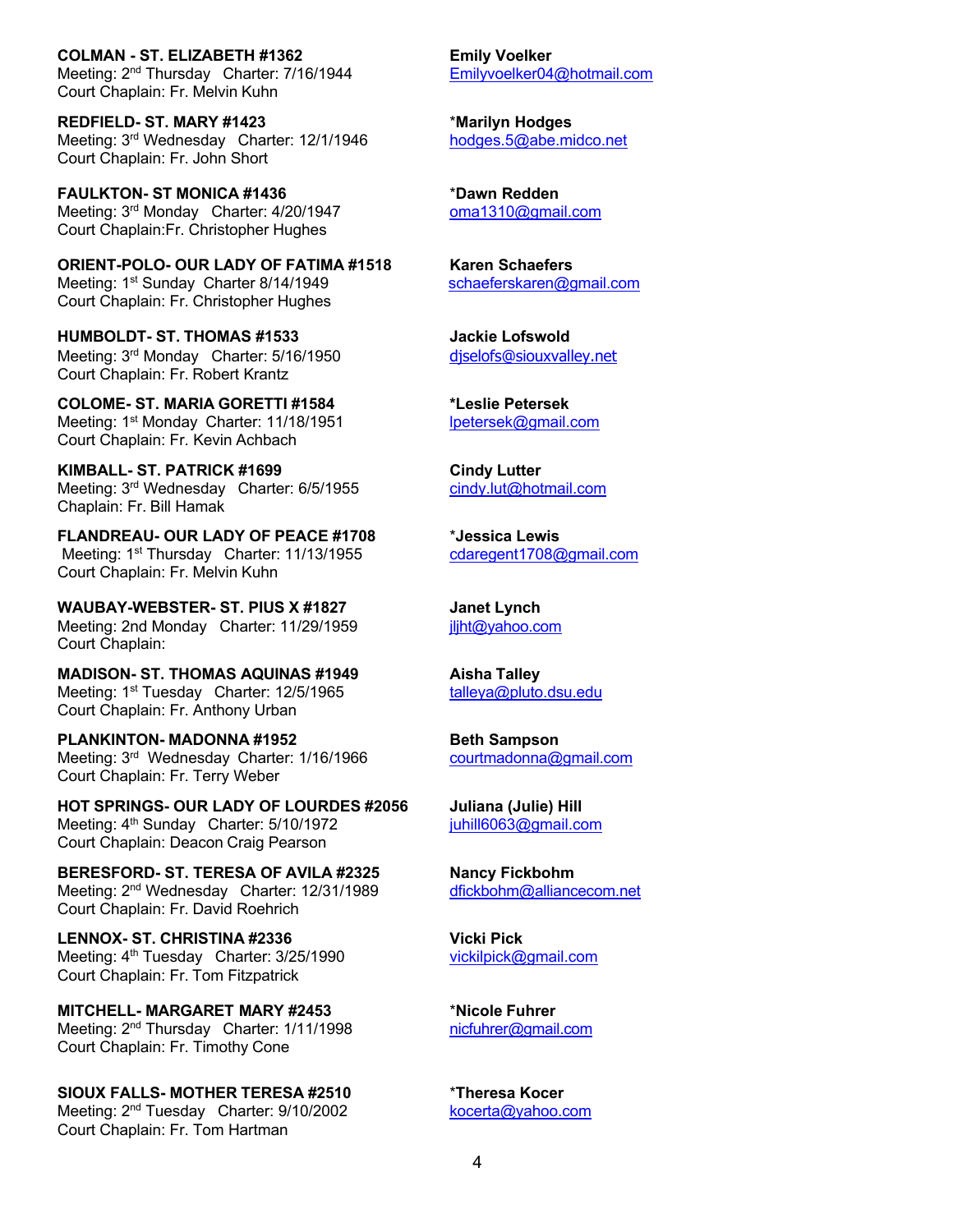**ROSCOE- ST. KATHARINE DREXEL #2516 \*Janet Fuhrmann**

Meeting: 3rd Monday Charter: 6/11/2003 sunrisespirit@venturecomm.net Court Chaplain: Fr. Tim Smith

**DAKOTA DUNES - OUR LADY OF THE ROSARY Mary Parker** Meeting: 2nd Monday Charter: 11/13/2005 **#2560** Parkermm118@gmail.com Court Chaplain: Fr. Joseph Vogel

**FAITH- ST KATERI TEKAKWITHA #2635 Michele Hulm** Meeting: 1<sup>st</sup> Monday Charter: 5/2/2010 hairdresserfromhell@hotmail.com Court Chaplain: Fr. Janusz Korban

**LEMMON- IMMACULATE HEART OF MARY #2654 \*Carol Kling** Meeting: 4<sup>th</sup> Wednesday Charter: 3/4/2012 ckling@sdplains.com Court Chaplain: Fr. Dan Juelfs

**HARTFORD-ST. GEORGE #2688 Carolee Kapperman Meeting:**  $2<sup>nd</sup>$  Monday Charter 2/22/2015 kappermancm@aol.com **C**ourt Chaplain: Fr. Paul King

**MILLER - ST. JOSEPH #2754 Susi Odden Meeting:**  $2^{nd}$  Wednesday Charter 7/01/2019 oddends@venturecomm.net **C**ourt Chaplain: Fr. Paul Josten

**CHAMBERLAIN - ST. JAMES #2757 \*Bonnie Hosek Meeting:** 2nd Sunday Charter 9/09/2019 missouritrader@hotmail.com **C**ourt Chaplain:

*\*Indicates Regent serving a FIRST term*

#### **COURTS LISTED ALPHABETICALLY BY TOWN**

*ABERDEEN- IMMACULATE CONCEPTION #582 BERESFORD- ST. TERESA OF AVILA #2325 BROOKINGS- ST. AGNES #618 CENTERVILLE- OUR MOTHER OF MERCY #2512 (disbanded) CHAMBERLAIN – ST.JAMES #2757 (9-9-2019) COLMAN- ST. ELIZABETH #1362 COLOME- ST. MARIA GORETTI #1584 DAKOTA DUNES- OUR LADY OF THE ROSARY #2560 DELL RAPIDS- SANCTA MARIA #368 FAITH- BLESSED KATERI TEKAKWITHA #2635 FAULKTON- ST MONICA #1436 FLANDREAU- OUR LADY OF PEACE #1708 GREGORY- ST. FRANCES #547 HARTFORD –ST. GEORGE #2688 HIGHMORE- LITTLE FLOWER #1054 HOT SPRINGS- OUR LADY OF LOURDES #2056 HUMBOLDT- ST. THOMAS #1533 HURON- ST ROSE OF LIMA #126 (disbanded July 1, 2019) KIMBALL- ST. PATRICK #1699 LAKE ANDES- ST. THERESA #1825 (disbanded) LEMMON- IMMACULATE HEART OF MARY #2654 LENNOX- ST. CHRISTINA #2336 MADISON- ST. THOMAS AQUINAS #1949 MARION- ST. JOSEPH #1653 (disbanded) MILBANK- ST. JOAN OF ARC #846 MILLER – ST. JOSEPH #2754*

*MISSION- OUR LADY OF THE SIOUX #1767 (disbanded) MITCHELL- MARGARET MARY #441 (disbanded) MITCHELL- MARGARET MARY #2453 ORIENT-POLO- OUR LADY OF FATIMA #1518 PARKSTON- SACRED HEART #280 PIERRE- ST. ANN #1121 PLANKINTON- MADONNA #1952 RAPID CITY- ST. RITA #916 REDFIELD- ST. MARY #1423 RELIANCE- OUR LADY OF PERPETUAL HELP #2066 (disbanded) ROSCOE- ST. KATHERINE DREXEL #2516 SIOUX FALLS- MOTHER TERESA #2510 SIOUX FALLS- ST. PATRICIA #271 SPEARFISH- QUEEN OF PEACE #2397(disbanded) TURTON- ST. BERNICE #1432 (disbanded) VERMILLION- ST. AGNES #687 WAGNER- ST. ROSE OF LIMA #700 WATERTOWN- ST. RITA #534 WAUBAY-WEBSTER- ST. PIUX X #1827 WINNER- MARY IMELDA #1014 WOONSOCKET- HOLY HEART #163 YANKTON- ST. SCHOLASTICA #2545 (disbanded) YANKTON- WILLARD #967*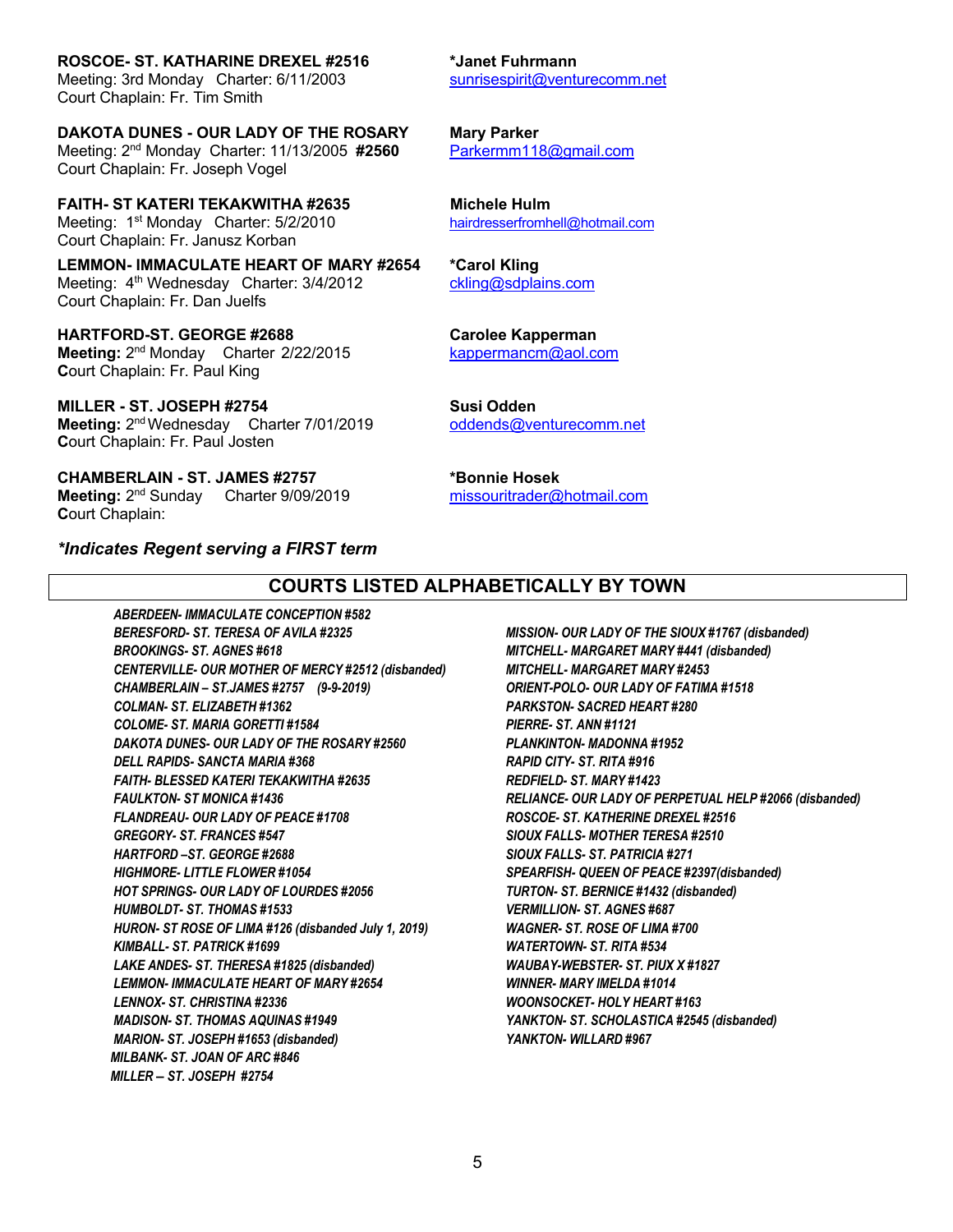#### South Dakota State Chairs 2021-2023 (9-1-2021)

**State ABUSE PROJECT (Lifesavers) CAROL KLING**

ckling@sdplains.com

**State CAMPUS COURTS MICHELE SAGE -2nd vice state regent** michelesage2003@yahoo.com

**State CDA HISTORIAN VICKIE FEIST** vickiecda@midco.net

**State CDA SCHOLARSHIPS SUSAN GUNN** prairierancher@sdplains.com

**State FUNDRAISING BRENDA ANDERSON** andersonbrenda@hotmail.com

**MARY KAY ZIMMERMAN**

mkz.zimmerman@gmail.com

**State MEMBERSHIP (TEAM) DEB DEFRIES** wegrowsdcda@gmail.com

 **CHERYL SCHAEFERS** wegrowsdcda@gmail.com

**State MILITARY PROJECT**

**COLLEEN LEER** leerc@bellsouth.net

**State NEWSLETTER "Our Lady of the Prairie" CAROL GRODE-HANKS, editor** sdcda1918news@gmail.com

**NEWSLETTER CIRCULATION Changes MICHELE SAGE 1st vice state regent** circulationsdcda@gmail.com

**State PARLIAMENTARIAN JOAN SCHUELLER** dougandjoan@pie.midco.net

**State WEBSITE CONTEST (& PUBLIC RELATIONS) KIM EUKER** kiephoto@yahoo.com

**State WEBSITE DESIGN / EDITOR AMANDA (Mandy) KONECHNE** sdcda1918web@gmail.com

**Local NEWSLETTERS & SCRAPBOOKS RENE BRAND** rene@rushmore.com

**2023 NOMINATING COMMITTEE Chrm DEB DEFRIES** debdefries@gmail.com

**Circle of Love Chairman (COL)**

**COL EDUCATION (TEAM) CLEO KAST** cleo.kast@gmail.com

 **DEB BERGLAND -** Co Chair ddland@bmtc.net

**COL FAMILY GLORIA BAUSKE** gloriak@iw.net

**COL LEADERSHIP AISHA TALLEY** talleya@pluto.dsu.edu

**COL LEGISLATION MARY ALTHOFF** mary.althoff@gmail.com

**COL QUALITY OF LIFE BERNICE CIZADLO**

**COL SPIRITUAL ENHANCEMENT PATTY FUEGEN** fuegenpatty@gmail.com

**COL YOUTH / JCDA THERESA KOCER** kocerta@yahoo.com